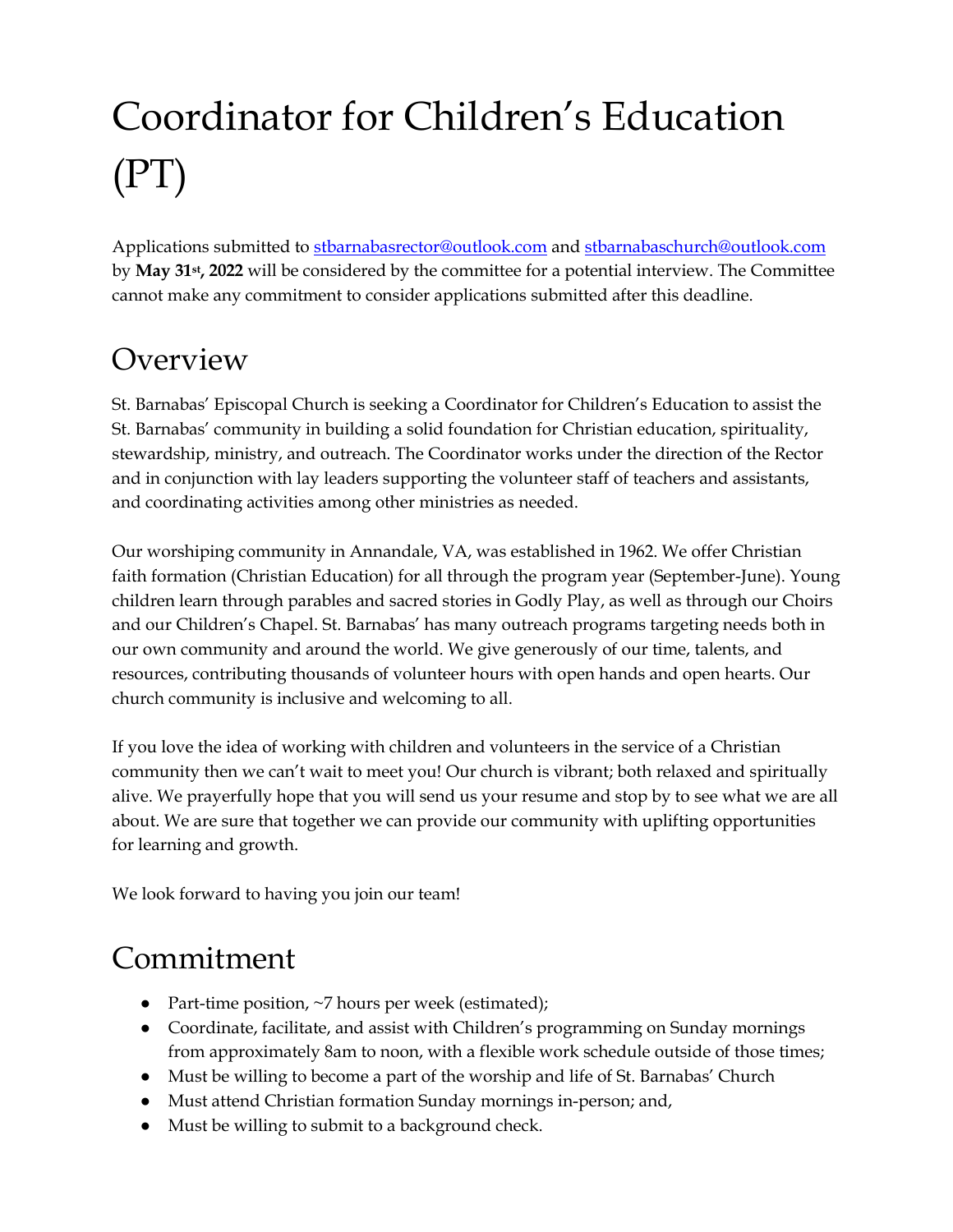## Responsibilities

#### General Responsibilities

- Assist lay leaders in the design, development, execution, and evaluation of Christian Education curricula and formation for the children of the parish and their families;
- Arrange for training and support for volunteer staff, arrange for provision of ministry supplies on occasion as needed;
- Coordinate events with the Youth Committee and help maintain a master calendar of Christian education events, programs, and activities;
- Manage the Children's Formation program budget in conjunction with the Youth Committee and within the guidelines set by the Finance Committee;
- Provide updates for bulletins, newsletters, the web site, and other communications;
- Support the faith life of the congregation, following the pastoral guidance of the Rector;
- Attend worship and support Christian formation on Sunday mornings at the church.

#### Children's Education

- Support the implementation of Godly Play, or comparable curriculum for children;
- Support Children's Chapel during the first part of the 10:15 a.m. service.
- Assist the Youth Committee with planning and scheduling programming, including ministry beyond the classroom, such as mission work, a pilgrimage, vacation bible school, etc.;
- Support nursery workers and nursery needs of the church; and,
- Select materials for the use of children and families during worship, such as children's worship bulletins and children's Bibles, and other formation materials.

# Qualifications

- A committed Christian faith and experience serving in a Church community (or congregation);
- Experience working with children;
- Some experience working with volunteers;
- Must be Godly Play certified or willing and able to complete the full training;
- Must have completed Misconduct Prevention Training or be able to complete it before starting work;
- Must have an interest in and commitment to supporting children and their parents, for the sake of their spiritual flourishing.